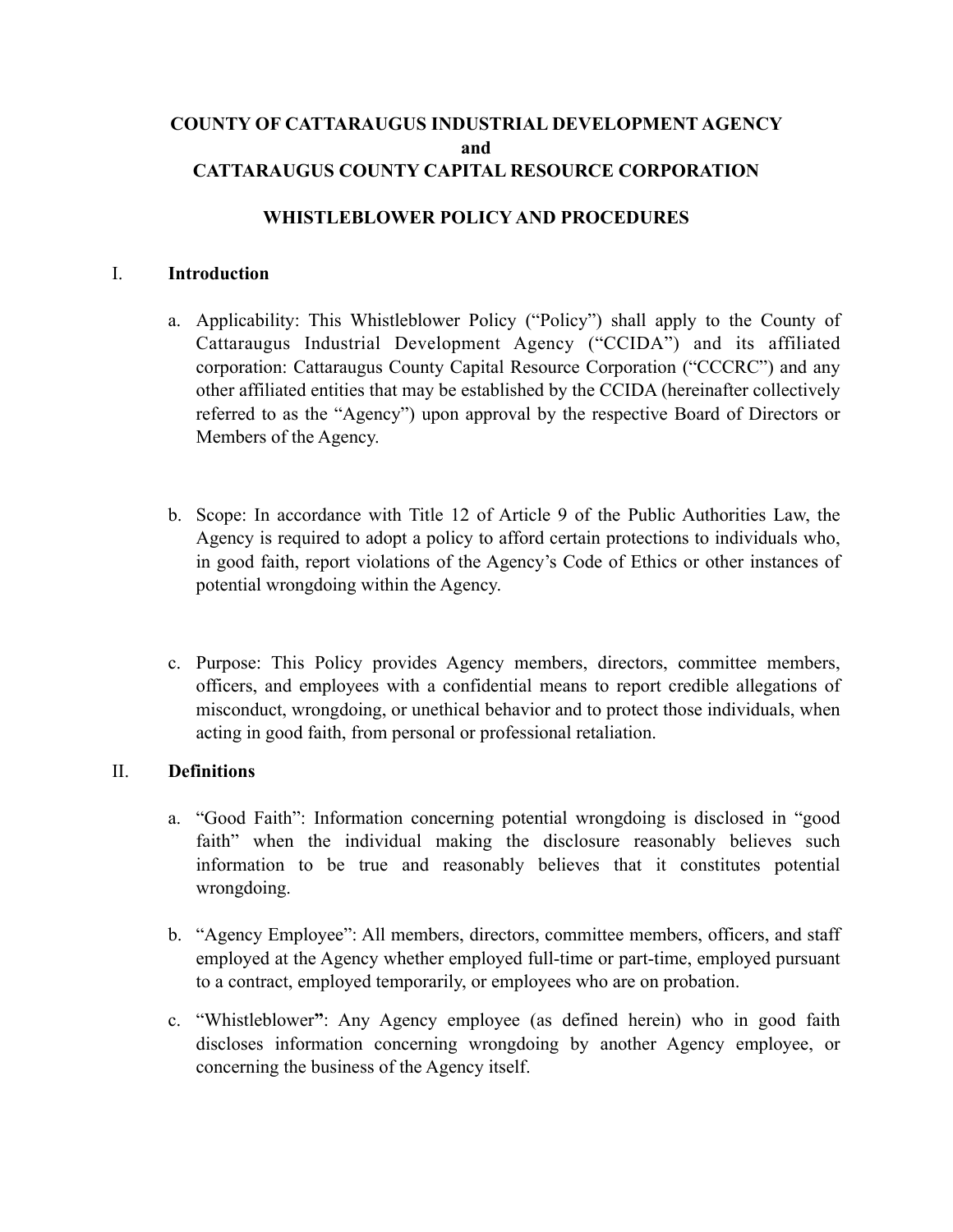- d. "Wrongdoing": Any alleged corruption, fraud, criminal or unethical activity, misconduct, waste, conflict of interest, intentional reporting of false or misleading information, or abuse of authority engaged in by an Agency employee (as defined herein) that relates to the Agency.
- e. "Personnel action": Any action affecting compensation, appointment, promotion, transfer, assignment, reassignment, reinstatement or evaluation of performance.

### **III. Reporting Wrongdoing**

All Agency employees who discover or have knowledge of potential wrongdoing concerning board members, officers, or employees of the Agency; or a person having business dealings with the Agency; or concerning the Agency itself, shall report such activity in accordance with the following procedures:

- a. The Agency Employee shall disclose any information concerning wrongdoing either orally or in a written report to his or her supervisor, or to the Agency's ethics officer, general counsel, or human resources representative.
- b. All Agency Employees who discover or have knowledge of wrongdoing shall report such wrongdoing in a prompt and timely manner.
- c. The identity of the whistleblower and the substance of his or her allegations will be kept confidential to the best extent possible.
- d. The individual to whom the potential wrongdoing is reported shall investigate and handle the claim in a timely and reasonable manner, which may include referring such information to the Authorities Budget Office or an appropriate law enforcement agency where applicable.
- e. Should an Agency Employee believe in good faith that disclosing information within the Agency pursuant to Section 3(a) above would likely subject him or her to adverse personnel action or be wholly ineffective, the Agency Employee may instead disclose the information to the Authorities Budget Office or to an appropriate law enforcement agency, if applicable. The Authorities Budget Office's toll free number (1-800-560-1770) should be used in such circumstances.

### **IV. No Retaliation or Interference**

No Agency Employee shall retaliate against any whistleblower for the disclosure of potential wrongdoing, whether through threat, coercion, or abuse of authority; and, no Agency Employee shall interfere with the right of any other Agency employee by any improper means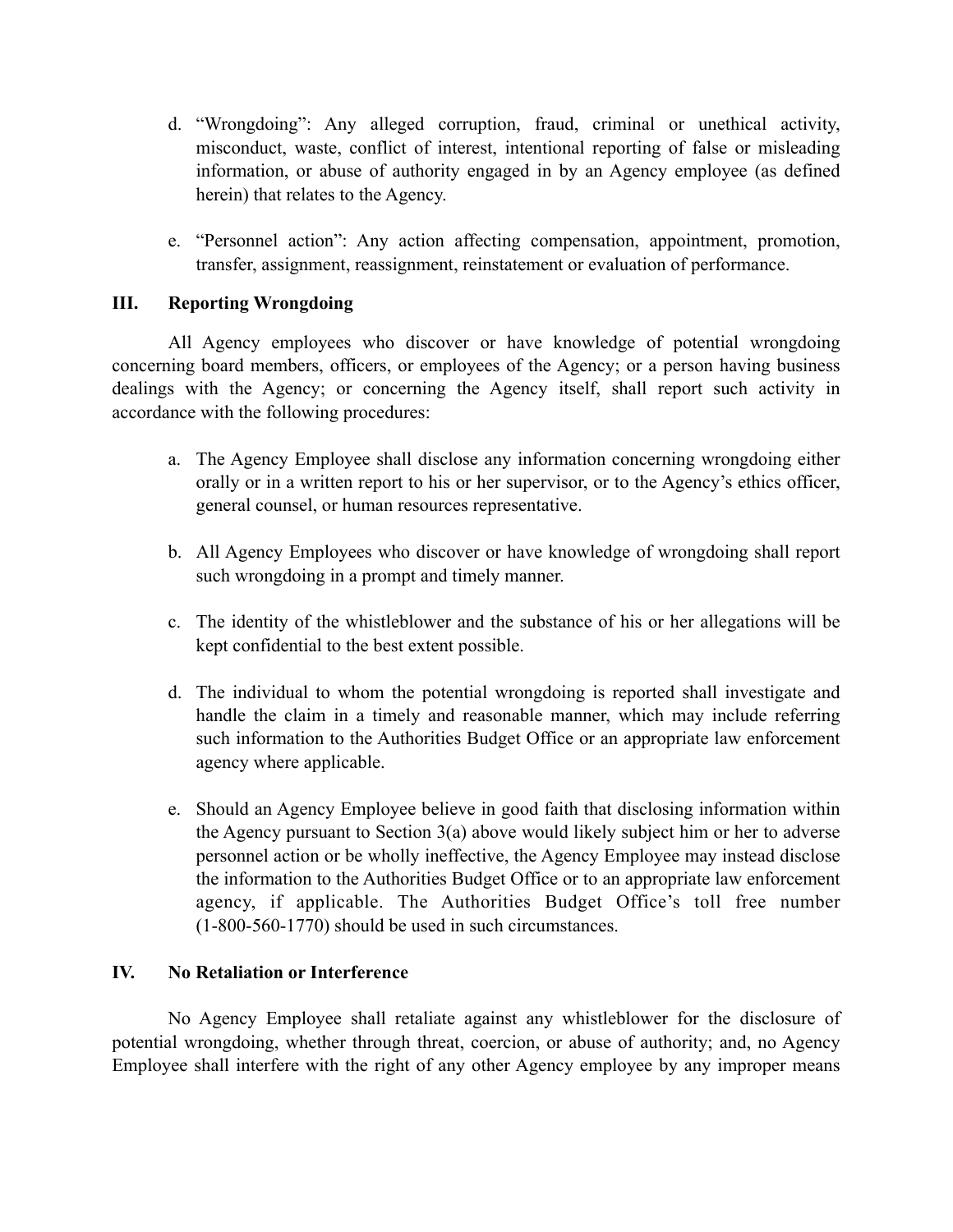aimed at deterring disclosure of potential wrongdoing. Any attempts at retaliation or interference are strictly prohibited and:

- a. No Agency Employee who, in good faith, discloses potential violations of the Agency's Code of Ethics or other instances of potential wrongdoing shall suffer harassment, retaliation or adverse personnel action.
- b. All allegations of retaliation against a Whistleblower or interference with an individual seeking to disclose potential wrongdoing will be thoroughly investigated by the Agency.
- c. Any Agency Employee who retaliates against or attempts to interfere with any individual for having in good faith disclosed potential violations of the Agency's Code of Ethics or other instances of potential wrongdoing is subject to disciplinary action, which may include termination of employment.
- d. Any allegation of retaliation or interference will be taken and treated seriously and irrespective of the outcome of the initial complaint, will be treated as a separate matter.

## **V. Other Legal Rights Not Impaired**

The Whistleblower Policy and Procedures set forth herein are not intended to limit, diminish or impair any other rights or remedies that an individual may have under the law with respect to disclosing potential wrongdoing free from retaliation or adverse personnel action.

- a. Specifically, these Whistleblower Policy and Procedures are not intended to limit any rights or remedies that an individual may have under the laws of the State of New York, including but not limited to the following provisions: Civil Service Law § 75-b, Labor Law § 740, State Finance Law § 191 (commonly known as the "False Claims" Act"), and Executive Law  $\S$  55(1).
- b. With respect to any rights or remedies that an individual may have pursuant to Civil Service Law § 75-b or Labor Law § 740, any employee who wishes to preserve such rights shall, prior to disclosing information to a government body, have made a good faith effort to provide the appointing authority or his or her designee the information to be disclosed and shall provide the appointing authority or designee a reasonable time to take appropriate action unless there is imminent and serious danger to public health or safety. (See Civil Service Law § 75-b[2][b]; Labor Law § 740[3]).

### **VI. Implementation**